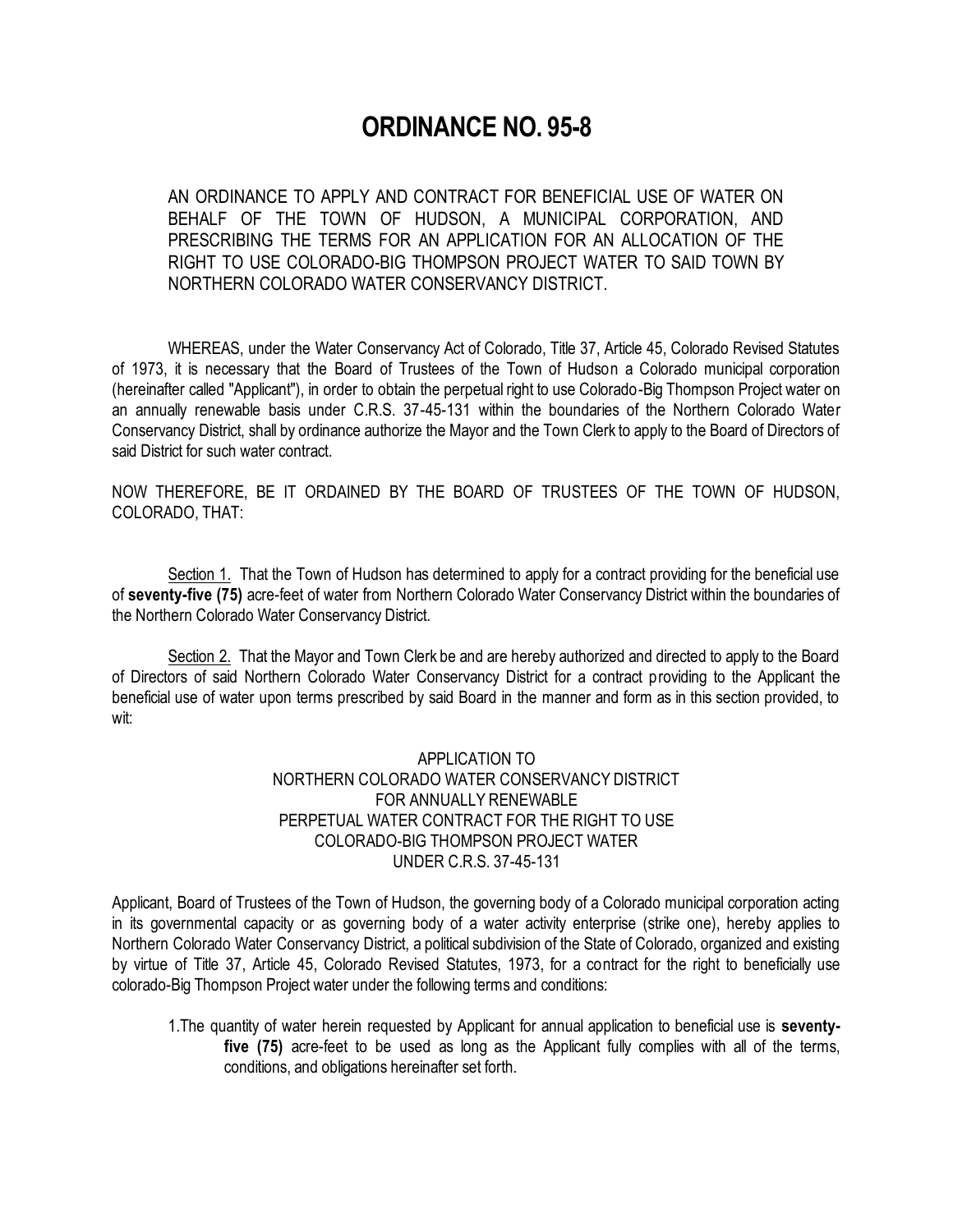- 2.It is understood and agreed by the Applicant that any water provided for use under this contract by the Board of Directors of said District shall be primarily for domestic, irrigation, or industrial use within or through facilities or upon lands owned or served by said Applicant. provided however, that all lands, facilities, and serviced areas which receive benefit from the use of water (whether water service is provided by direct delivery, by exchange, or otherwise) shall be situated within the boundaries of Northern Colorado Water Conservancy District.
- 3.Applicant agrees that an acre-foot of water as referred to herein is defined as being one-three-hundredten-thousandth (1/310,000) of the quantity of water annually declared by the Board of Directors of the District to be available for delivery from the water supplies of the District. Applicant agrees that such water shall be delivered from the works of the District at such existing District delivery point or points as may be specified by the Applicant and that the water delivery obligation of the District shall terminate upon release of water from said works. Further, the Applicant agrees that on November 1 of each year, any water undelivered from the annual quantity made available to the Applicant shall revert to the water supplies of the District.
- 4.Applicant agrees to pay annually in advance for the amount of water herein provided for use under this contract by the Board of Directors of said district at a price per acre-foot to be fixed annually by said Board; and, further, agrees that the initial annual payment shall be made, in full, within fifteen (15) days after the date of notice from the District that the initial payment is due hereunder. Said notice will advise the Applicant, among other things, of the water year to which the initial payment shall apply and the price per acre-foot which is applicable to that year. Annual payments, for each water year thereafter shall be made in advance by the Applicant on or before October 1, 31 days prior to the start of the water year, at the rate per acre-foot established by the Board for municipal use in that water year. For the purpose of this water contract, the water year is defined to be from November 1 to October 31 of the following year.
- If an annual payment, as herein provided, is not made by due date, written notice thereof, by certified mail, will be given by said District to the Applicant at the following address: **Town of Hudson, Box 351, Hudson, CO 80642-0351**.
- Water deliveries shall be suspended as of November 1 of the new water year until payment of the delinquency is made. If payment is not made within ninety (90) days after the date of mailing of said written notice, Applicant shall have no further right, title, or interest under this contract; and the right of use of water, as herein made, shall be disposed of at the discretion of the Board of Directors of said District in accordance with the applicable provisions of C.R.S. Sections 37-45-132 and 7-42-104. Any proceeds from any sale of the right of use to another allottee shall be paid to Applicant over and above the District's actual expense in terminating and disposing of the contract right of use.
- 5.This right of use shall be perpetual on an annually renewable basis. If the annual payment is made as provided in this application, the right of use shall be automatically renewed another water year without any further action of the District; if the annual payment is not timely made, as provided above, the right of use shall terminate.
- 6.Applicant agrees that the water allocation shall be beneficially used for the purposes and in the manner specified herein, and that this right of use is made for the exclusive benefit of the Applicant and shall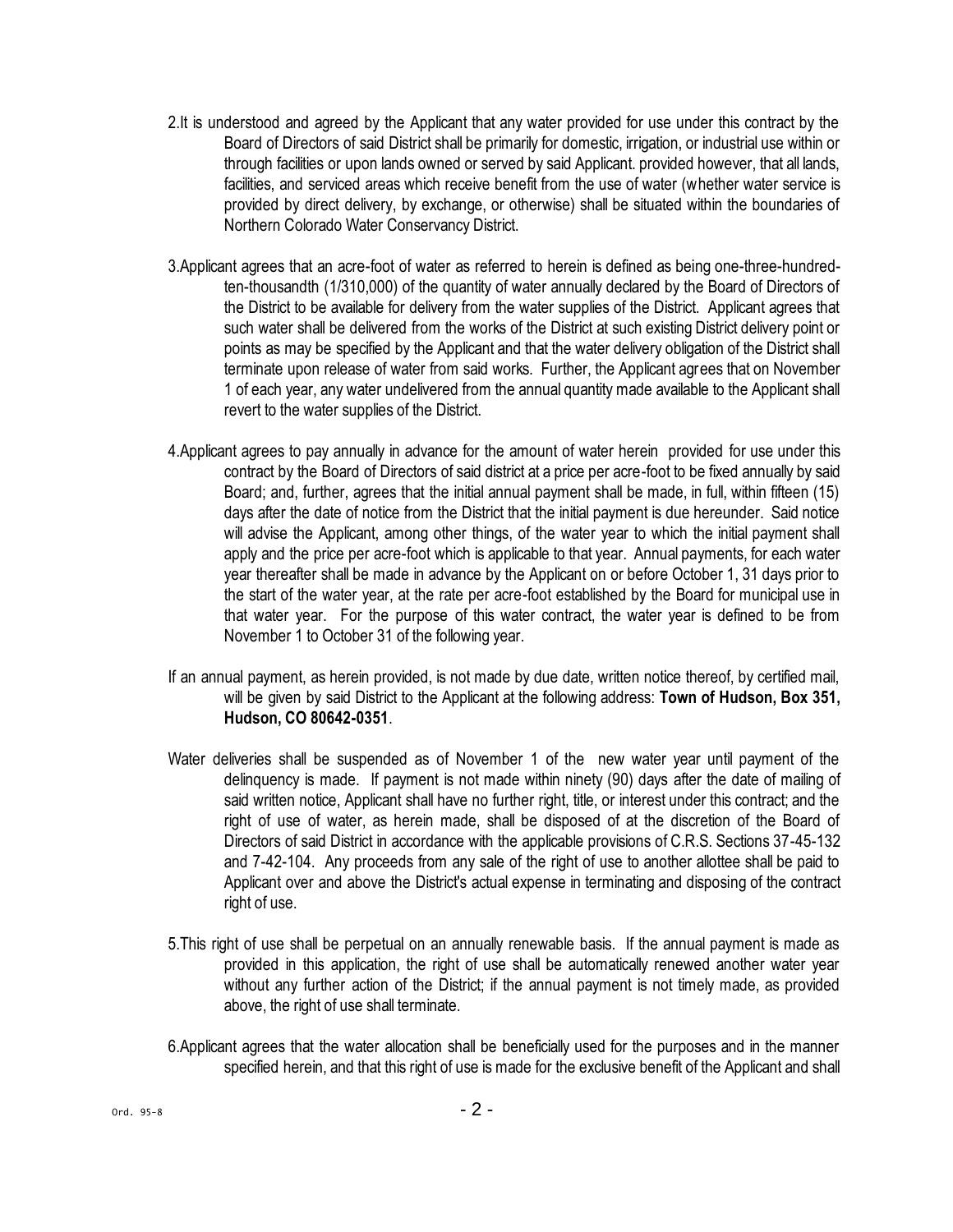not inure to the benefit of any successors or assigns of said Applicant without prior specific approval of the Board of Directors of said District.

- 7. Applicant agrees to be bound by the provisions of the Water Conservancy Act of Colorado; by Section 37-45-131; by the Rules and Regulations and policies of the Board of Directors of said District; and by the Repayment Contract of July 5, 1938, between said District and the United States and all amendments thereof and supplements thereto.
- 8.Applicant agrees, as a condition of this contract, to enter into an "Operating Agreement" with said District if and when the Board of said District finds and determines that such an agreement is required by reason of additional or special services requested by the Applicant and provided by the District. Said agreement may contain, but not be limited to, provision for water delivery at times or by means not provided within the terms of standard contracts of the District; additional annual monetary consideration for extension of District delivery services and for additional administration, operation and maintenance costs; or for other costs to the District which may arise through provision of services to the Applicant.

Section 3. Safety Clause. The Town Board of Trustees hereby finds, determines, and declares that this ordinance is promulgated under the general police power of the Town of Hudson, that it is promulgated for the health, safety, and welfare of the public, and that this ordinance is necessary for the preservation of health and safety and for the protection of public convenience and welfare. The Board of Trustees further determines that the ordinance bears a rational relation to the proper legislative object sought to be attained.

Section 4. Severability. If any clause, sentence, paragraph, or part of this ordinance or the application thereof to any person or circumstances shall for any reason be adjudged by a court of competent jurisdiction invalid, such judgment shall not affect application to other persons or circumstances.

Section 5.. Emergency Clause. In the opinion of the Board of Trustees of the Town of Hudson, acquisition of this annually renewable perpetual right of use water contract for Colorado-Bog Thompson Project water from Northern Colorado Water Conservancy District and the right to the beneficial use of water thereunder by said Town of Hudson is necessary; that the continued acquisition and use of this water is essential for the well-being of the community and for the preservation of the public peace, health, and safety; and that the adequate protection of the health of the inhabitants of the community require an immediate increase in Applicant's water supply. It is, therefore, declared that an emergency exists; that this ordinance shall be effective upon adoption.

INTRODUCED, READ IN FULL, ADOPTED AND ORDERED PUBLISHED ONCE IN FULL this 24th day of May, 1995.

(SEAL) TOWN OF HUDSON, COLORADO

Ord. 95-8  $-3 -$ 

l